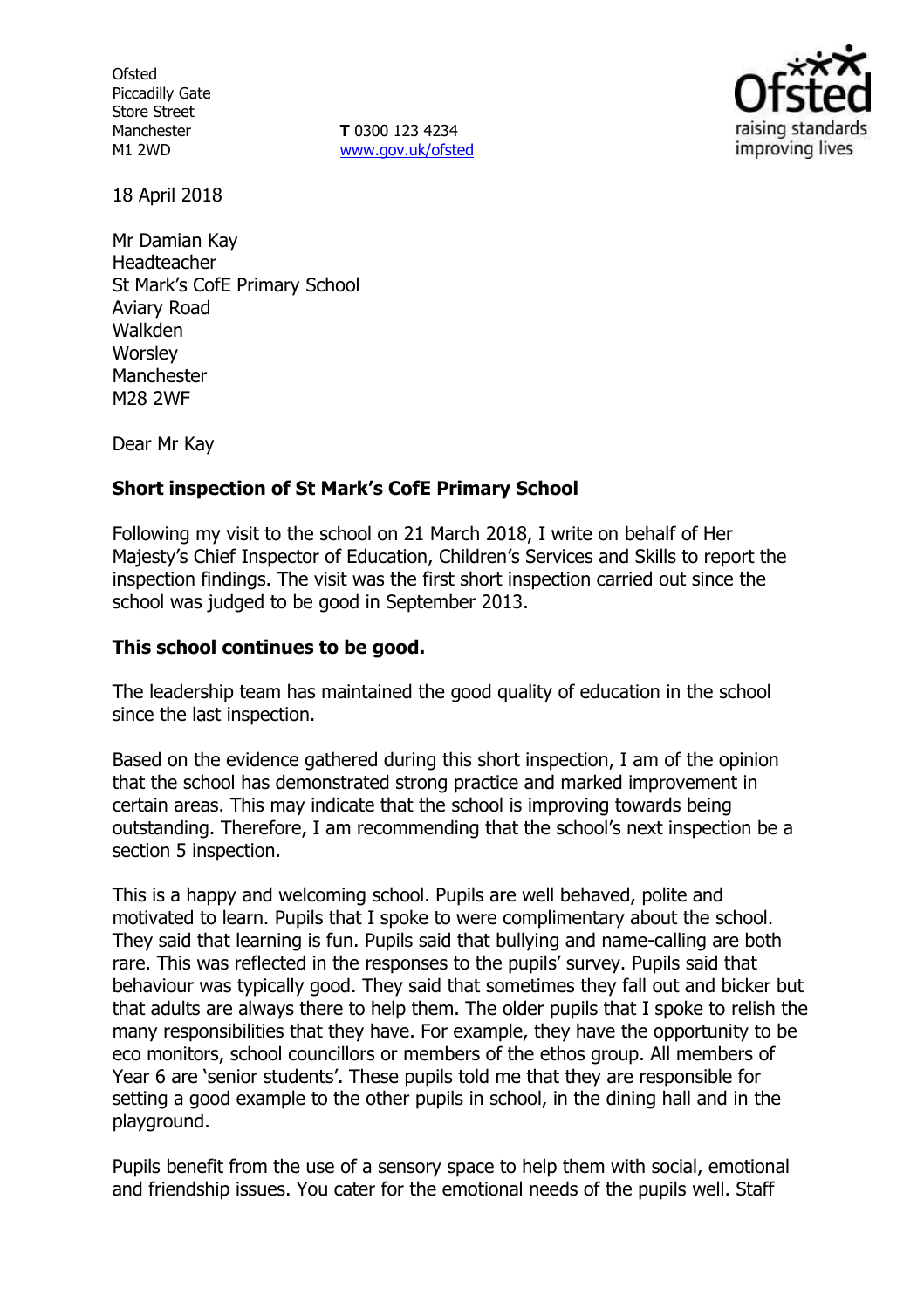

pick up the pupils' worries in a confidential manner and deal with them sensitively.

Parents and carers are complimentary about this school. They say that you and the staff are visible and approachable in the playground each day. Parents told me that you support them well. Responses to Parent View, Ofsted's online questionnaire, were extremely positive, as were the many free-text responses. One parent, with a view typical of many, said, 'It is a well-managed school that provides a nurturing and supportive environment for its pupils. The teachers are clearly committed to providing pupils with an excellent standard of education.'

Governors are supportive of the school. They are clear about the school's strengths and the areas that need to be improved. They are proactive in supporting you and the staff. Governors ask challenging questions to ensure that they have a full understanding of assessment information. They support you and challenge you in equal measure. Governors are aware of their statutory responsibilities.

At the previous inspection, inspectors asked school leaders to improve the quality of teaching. Since you and your deputy took up post, you have monitored the quality of teaching and learning carefully. Over time, you have tailored your monitoring activities to ensure that you identify actions that are relevant and specific to the weaknesses you see. This year, you simplified the process for providing staff with feedback. Senior leaders observe teaching, monitor the quality of pupils' books and speak to the pupils about their work. Your recent monitoring highlighted the fact that teachers did not always use questioning well to move learning on. As a result, you invested in whole-staff training on the use of different questioning techniques.

Together, we observed teachers utilising a wide range of strategies to improve learning. For example, in Year 6 we observed the teacher skilfully posing questions to tease out extra learning about fractions to challenge the most able pupils. In the continuous effort to improve teaching, you ensure that teachers share best practice. This is commonplace across the school. We saw an example of this in Year 3, where a teaching assistant was delivering a French lesson.

As a consequence of your actions to improve teaching, learning and assessment, outcomes for pupils have continued to improve. Published performance information shows that a high percentage of children typically achieve a good level of development by the end of the Reception Year. Pupils in Year 1 typically achieve better in the phonics screening check than other pupils nationally. Pupils leave key stage 1 with results in line with national averages and with high proportions of pupils at the higher standards in reading, writing and mathematics. By the end of key stage 2, the majority of pupils achieve the expected standards in reading, writing and mathematics, with increased numbers achieving the higher standards.

## **Safeguarding is effective.**

The school site is secure and signing-in procedures are robust. The school's single central record is accurate and contains all the relevant information. Checks on the suitability of adults to work with children are all in place. Staff have received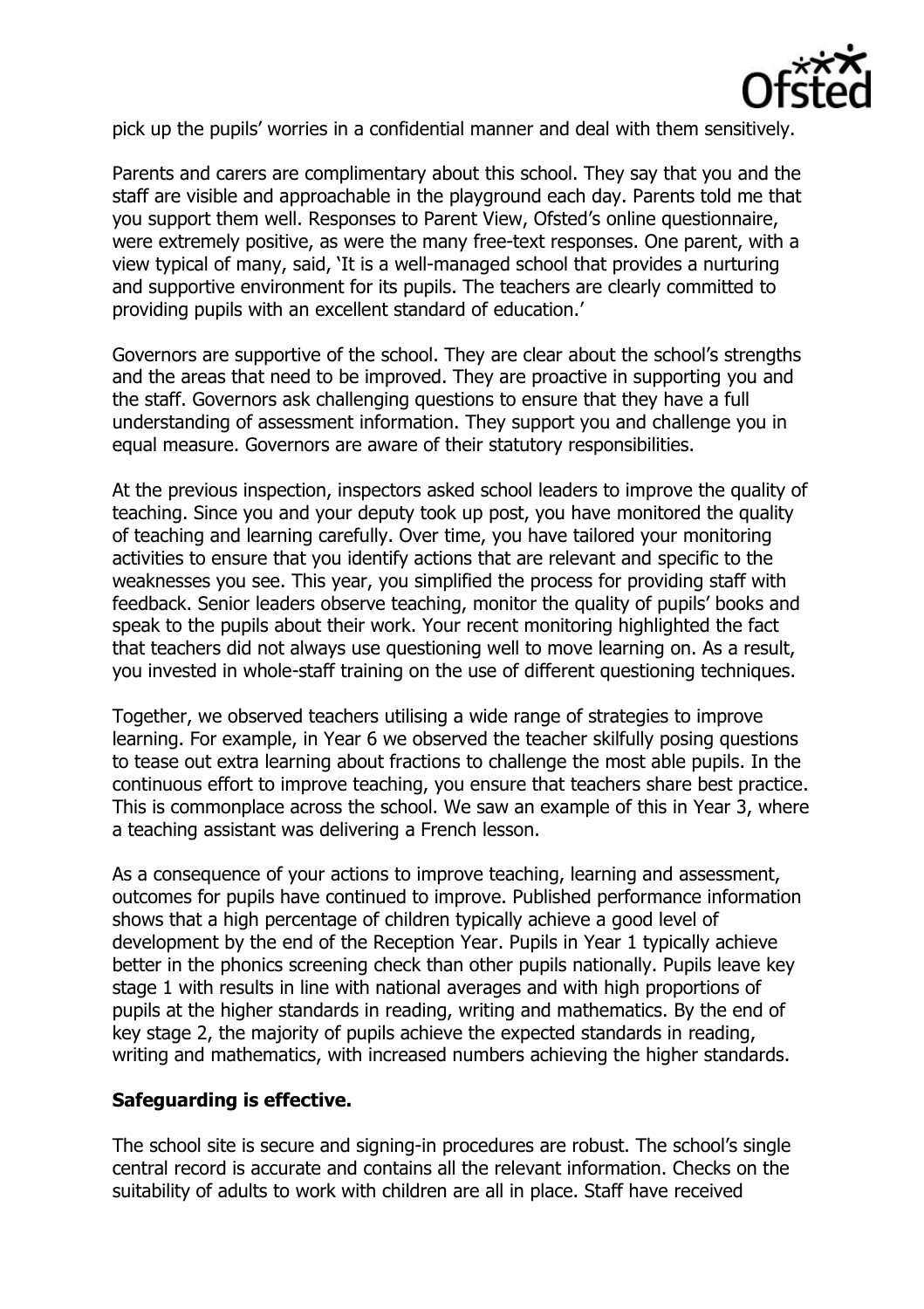

relevant safeguarding and 'Prevent' training. Where members of staff are new, you have arranged training. Several members of the senior leadership team and governing body have been trained in safer recruitment.

Members of staff that I spoke to knew about the safeguarding procedures in the school. You work well with a range of outside agencies, including children's social care and school health. Pupils say that they feel safe in this school. Parents who responded to the Ofsted surveys and those who I spoke to said that they felt that their children are safe.

# **Inspection findings**

- Published performance information shows that progress in mathematics and reading at the end of key stage 2 is above the national average, whereas progress in writing has been no better than average for the last two years. Records of monitoring activities show that you have engaged in a range of writing moderation activities, both in school and with other schools in the locality. The local authority moderated Year 6 writing in 2016 and agreed that your teachers' assessments were accurate. Your own monitoring records show that although pupils achieved very well in the Year 6 grammar, punctuation and spelling test, they did not always transfer these skills to their writing. As a result, school training has focused on the improvement of writing. For example, in key stage 1, you monitor the progress of pupils more clearly to ensure that more reach the higher standards. In key stage 2, there is now a more focused approach to the application of grammar in writing.
- $\blacksquare$  In the classes that we visited, we saw examples of pupils using success criteria to improve their writing. From observing lessons, looking at pupils' books and viewing records of monitoring and assessment we could see that all pupils make good or better progress in reading, writing and mathematics. However, pupils in Years 2, 5 and 6 do not make as much progress in writing as they do in mathematics and reading. Together, we agreed that the actions you have put in place need to continue. This is so that in writing, more pupils match the very high standards that are achieved in mathematics and reading by the end of key stage 2.
- **From observing lessons, talking to pupils and looking at their books, we could see** evidence that writing is strong across the curriculum. Handwriting is a strength in the majority of classes and presentation is typically good. Pupils' books show that the most able pupils are challenged to use a wide range of vocabulary and an increasing range of writing techniques. For example, in Year 2 we looked at examples of writing in science. Pupils write careful predictions of what they think plants might need in order to grow. Pupils that I spoke to told me about their writing and what they needed to do to improve it. We observed pupils in the Reception class writing about the troll under the bridge. We looked at many examples of pupils editing and redrafting their work across different year groups. You encourage pupils to question each other about their work. Reading is actively promoted across the school. Each class has access to a range of high-quality texts.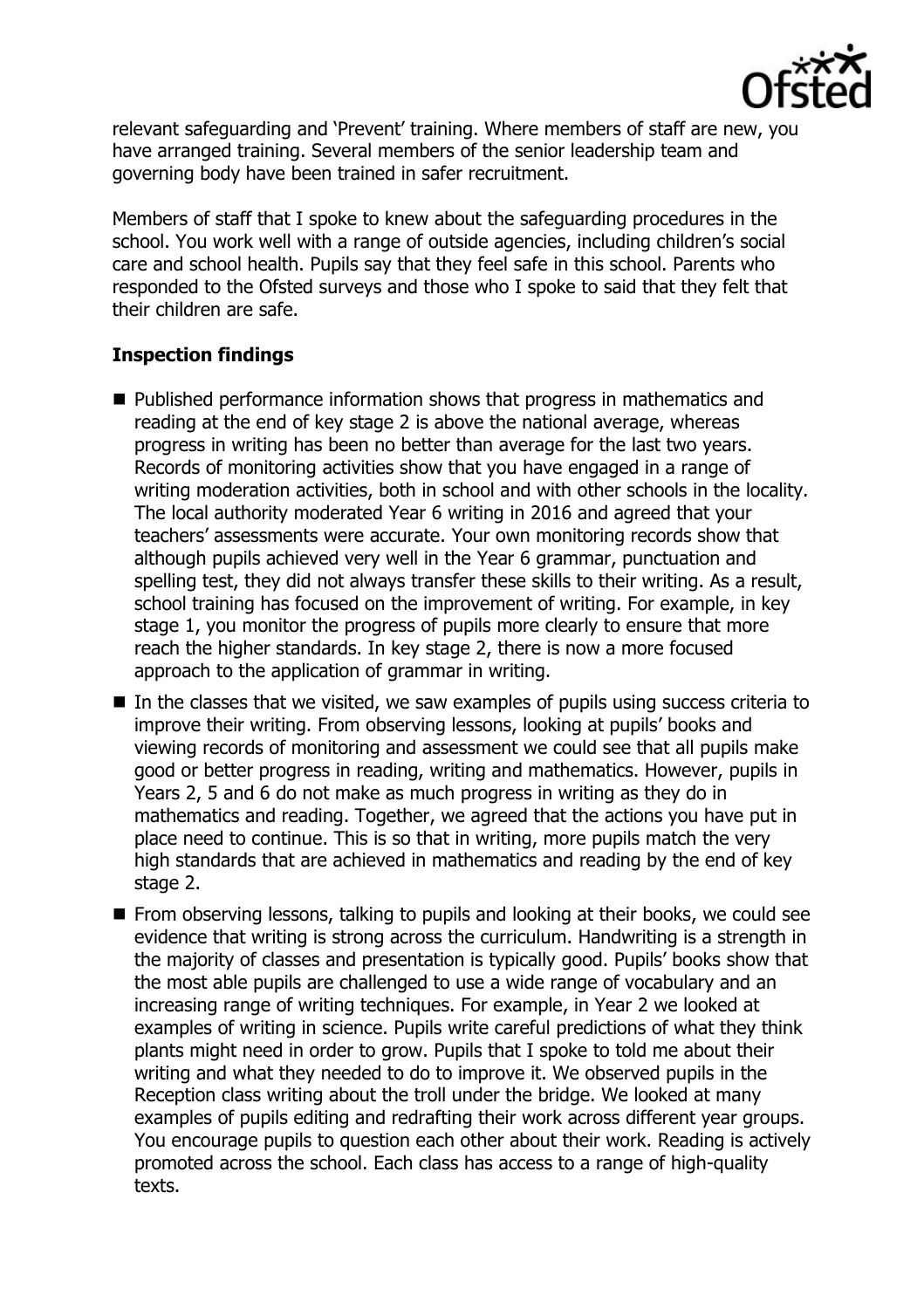

**Pupils benefit from a broad and exciting curriculum, which is relevant and up to** date. For example, pupils across the school recently completed work in relation to influential women as part of their work on international women's day. You facilitate visits to enhance the curriculum. Pupils in Year 2 benefited from a visit from a dentist and a paramedic as part of their work on keeping healthy. You have invited grandparents and older visitors to speak to the pupils about how things were in the past. You promote sport well across the school. Pupils profit from a range of in-school and extra-curricular sporting activities, including football, hockey, dodgeball and cross-country running. You have made enhancements to the playground to ensure that the pupils are healthy, safe and active. Work in topic books is of a high standard. Pupils said that they enjoy visits to museums and art galleries. Pupils in Years 5 and 6 talked with enthusiasm about their trip to Tatton Park to learn about the Saxons as part of their history work. Enquiry skills are apparent across a range of subjects. In Year 5, pupils investigate levers as part of their work on board games. They create models to explore inclined slopes. Pupils are actively involved in curriculum planning and where possible you ensure that they have a say in what they want to learn. Progression of skills can be seen from key stage 1 through to the end of key stage 2 across a range of subjects. For example, in geography, map work progressively becomes more challenging as pupils move through the school.

# **Next steps for the school**

Leaders and those responsible for governance should ensure that:

 $\blacksquare$  more pupils reach the highest standards in writing by the end of key stage 2.

I am copying this letter to the chair of the governing body, the director of education for the Diocese of Manchester, the regional schools commissioner and the director of children's services for Salford. This letter will be published on the Ofsted website.

Yours sincerely

#### John Donald **Her Majesty's Inspector**

## **Information about the inspection**

With you, I carried out visits to classes in all year groups. I examined a range of school documentation, including the school's development plan and self-evaluation. I looked at assessment information and records of monitoring activities. I scrutinised the school's single central record and checked all records of safeguarding and staff recruitment. I held a telephone conversation with a representative of the local authority. I met six members of the governing board, including the chair of governors. I considered the 75 responses to Parent View, Ofsted's online survey. I considered the 131 pupils' survey responses and the 20 staff survey responses. I considered the 50 free-text responses. I spoke to parents